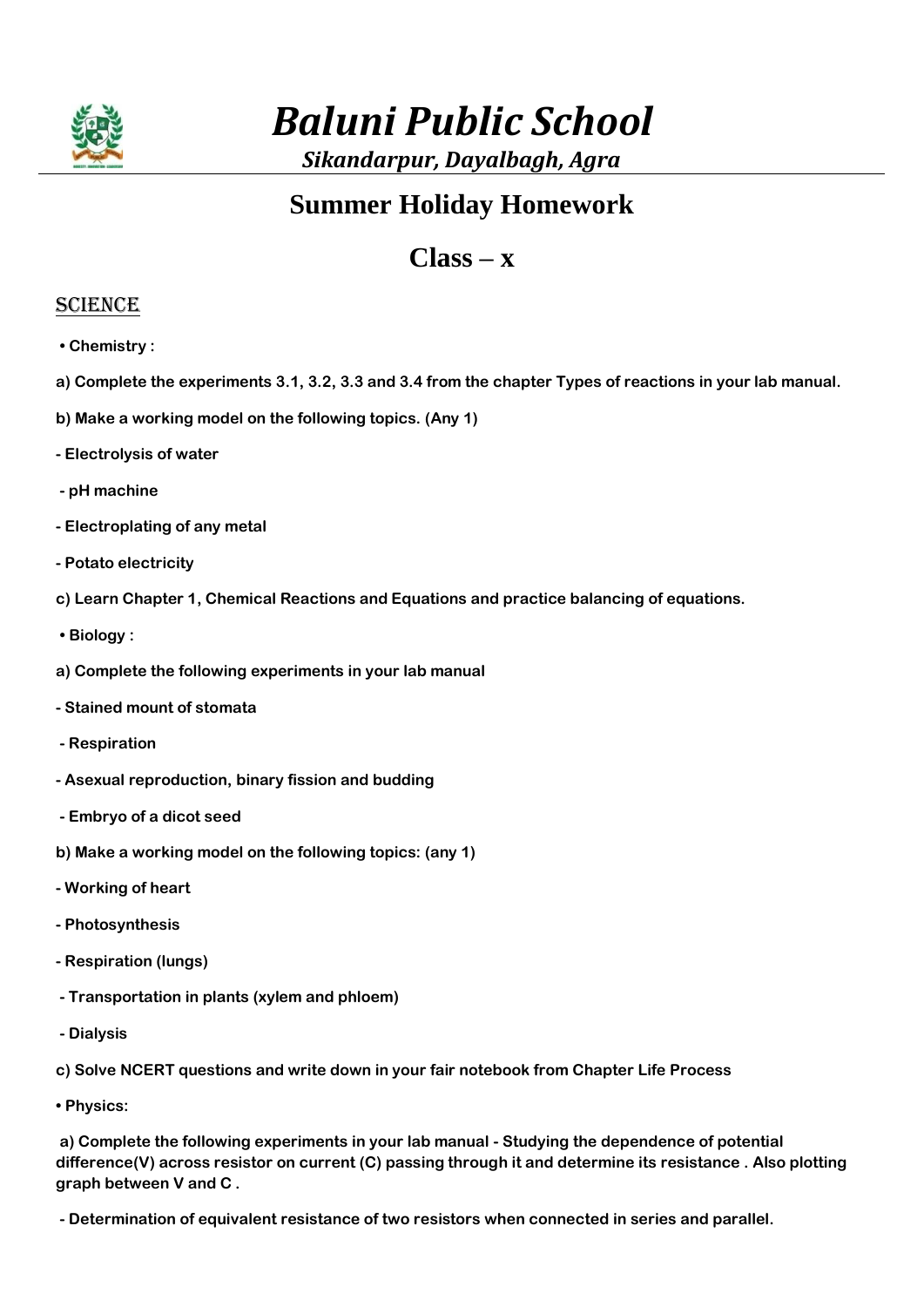- **- Determination of focal length of concave mirror and convex mirror by obtaining images of distant objects.**
- **- Tracing path of ray of light passing through rectangular glass slab for different angles of incidence.**
- **- Tracing path of light through glass prism.**
- **b) Make a working model on following topics. ( any 1)**
- **- Make wireless mobile charger**
- **- Electromagnetic train model**
- **- 3D projector**
- **- Portable AC**

#### English: -

**All work to be done in pull out worksheet ( Evergreen publication).**

**Solve unseen passages on page no.- 20, 22, 24, 26 & 28.**

**Read and study the format of letters on page 74, q.no.9(placing order)**

**Complete letter on page 83, q.no.- 9 & 10**

**Read and study format page 71, q.no. 4 & 5.**

**Also complete**

- **Assignment 4, q.no.7.**
- **Grammar - page 131,(do it yourself) exercise 1 and 2.**
- **Page 136- q.no.- 2**
- **Page 153- q.no.1 & 2**

**Page 176- part -2- exercise 1 & 2.**

**Literature - page 220 all questions.**

**Page 225- all questions**

**Page 282- poem-1 all questions.**

**Page 287- poem-2 , all questions.**

#### Maths: -

**I Activities to be done in lab manual of mathematics** 

**1. To verity that the given sequence is an arithmetic progression by paper cutting and pasting method.**

**2. To prove sum ot n natural numbers i.e. sum of n=1+2+3+....+n= n(n+1)/2**

**3. To verity the conditions for consistency and inconsistency of a system of linear equations in two variables graphically.** 

**4. To represent quadratic polynomials geometrically.**

**5. To verify the Basic Proportionality Theorem using parallel line boards and triangles cut out. Statement of Basic Proportionality Theorem.**